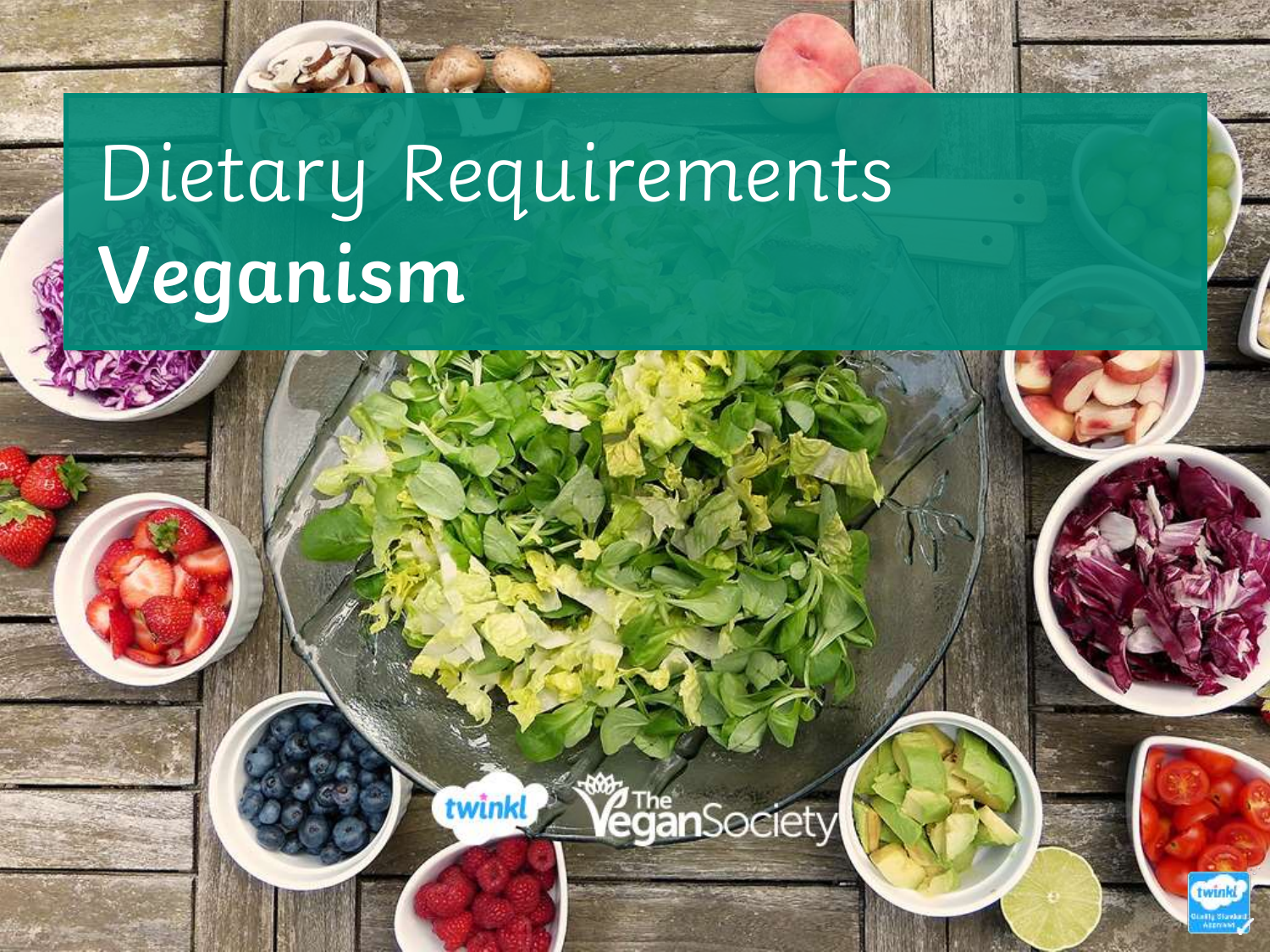# **Learning Objective**

• To understand what a vegan is, be able to explain what vegans do and do not eat and reflect on why someone chooses to be vegan.

### **Success Criteria**

- To understand the meaning of the word vegan.
- To reflect on what food items vegans do and do not eat.
- To evaluate whether veganism is a positive dietary choice.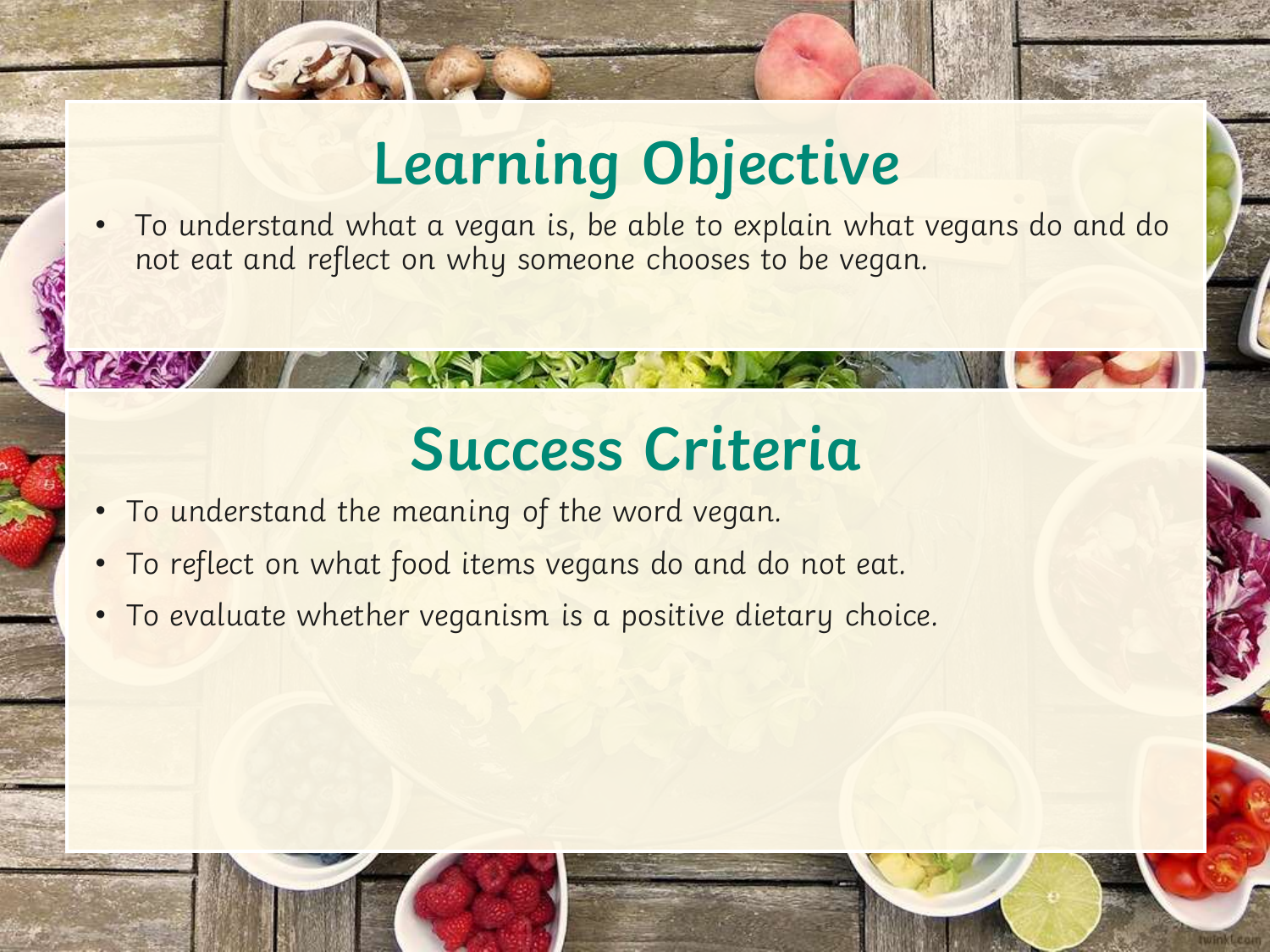### **Starter Task**

Work with a partner to come up with a definition of veganism. Look at the images below to help you.

**Hint**: These images may be images of things vegans **can** or **cannot** eat.



#### **Check your answer: Were you right?**

Veganism is a way of living which seeks to exclude (as far as is possible and practical) all forms, exploitation and cruelty to animals for food, clothing, or any other purpose. Vegans follow a plant-based diet avoiding all animal foods such as meat (including fish, shellfish and insects), dairy, eggs and honey - as well as products like leather.

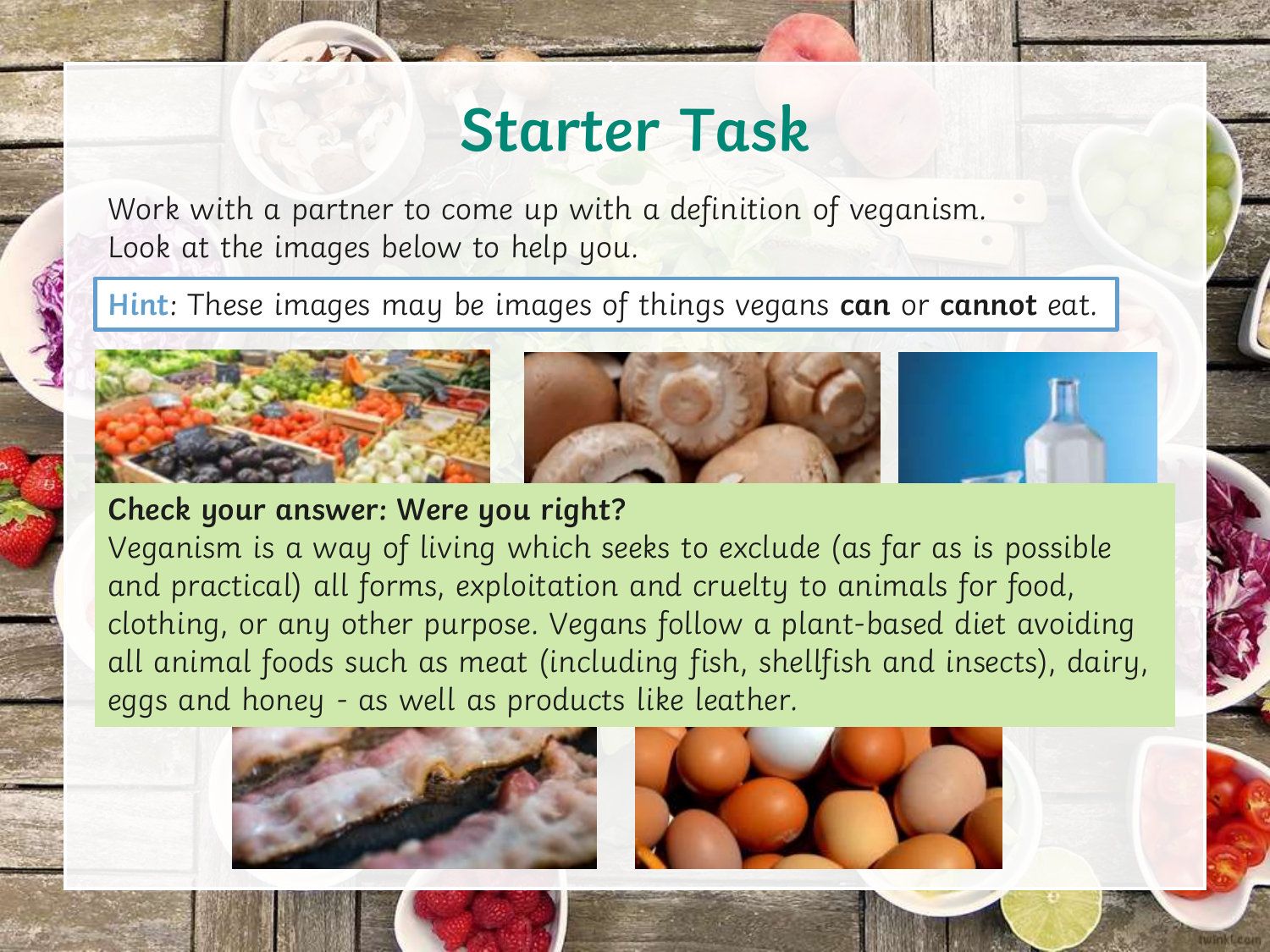### **What Is a Vegan?**

With more and more people becoming vegan every year, it's important to understand what a vegan is and how they get all their nutrients.

Read the information and complete the table to show vegan and non-vegan sources of nutrition and what the different nutrients' purpose within the body is. You can draw an image to go with the different foods if you like!

> **This logo can be found on some products that are labelled vegan to help vegans identify products that they can buy.**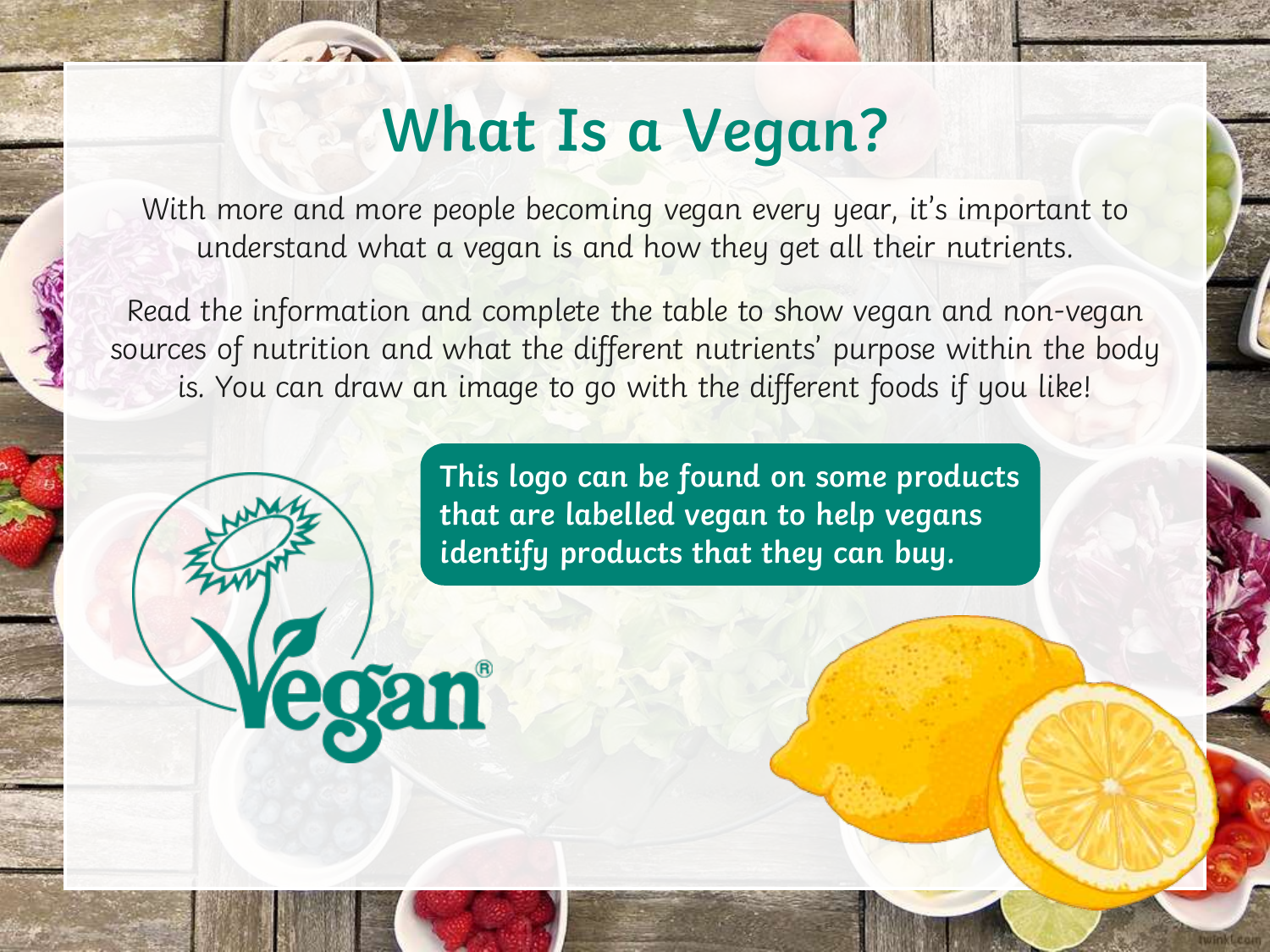# **Check Your Understanding**

Now that you understand what a vegan is, can you complete the card sort? Organise your cards into two piles:

Things vegans **can** eat

Things vegans **cannot** eat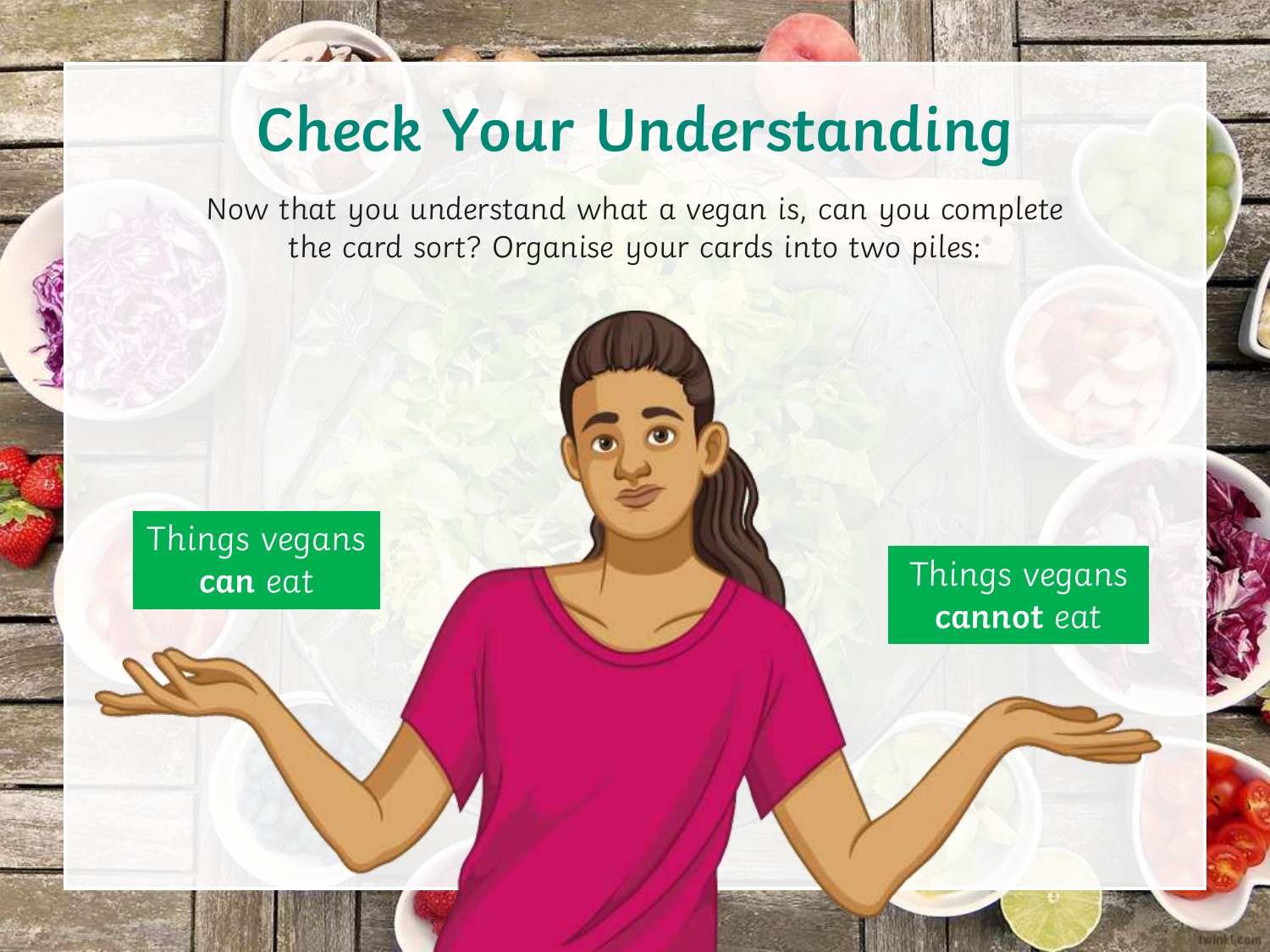# **Why Vegan?**

Why do you think someone would choose to be vegan? Record a reason on a sticky note. Look at the pictures to help you if you are struggling.

Take your sticky note with you around the class. If someone has a different reason to you, swap notes with them. Try and swap as many times as possible. How many times can you swap in the time given? Keep a tally of your score.

Someone may be Someone mange...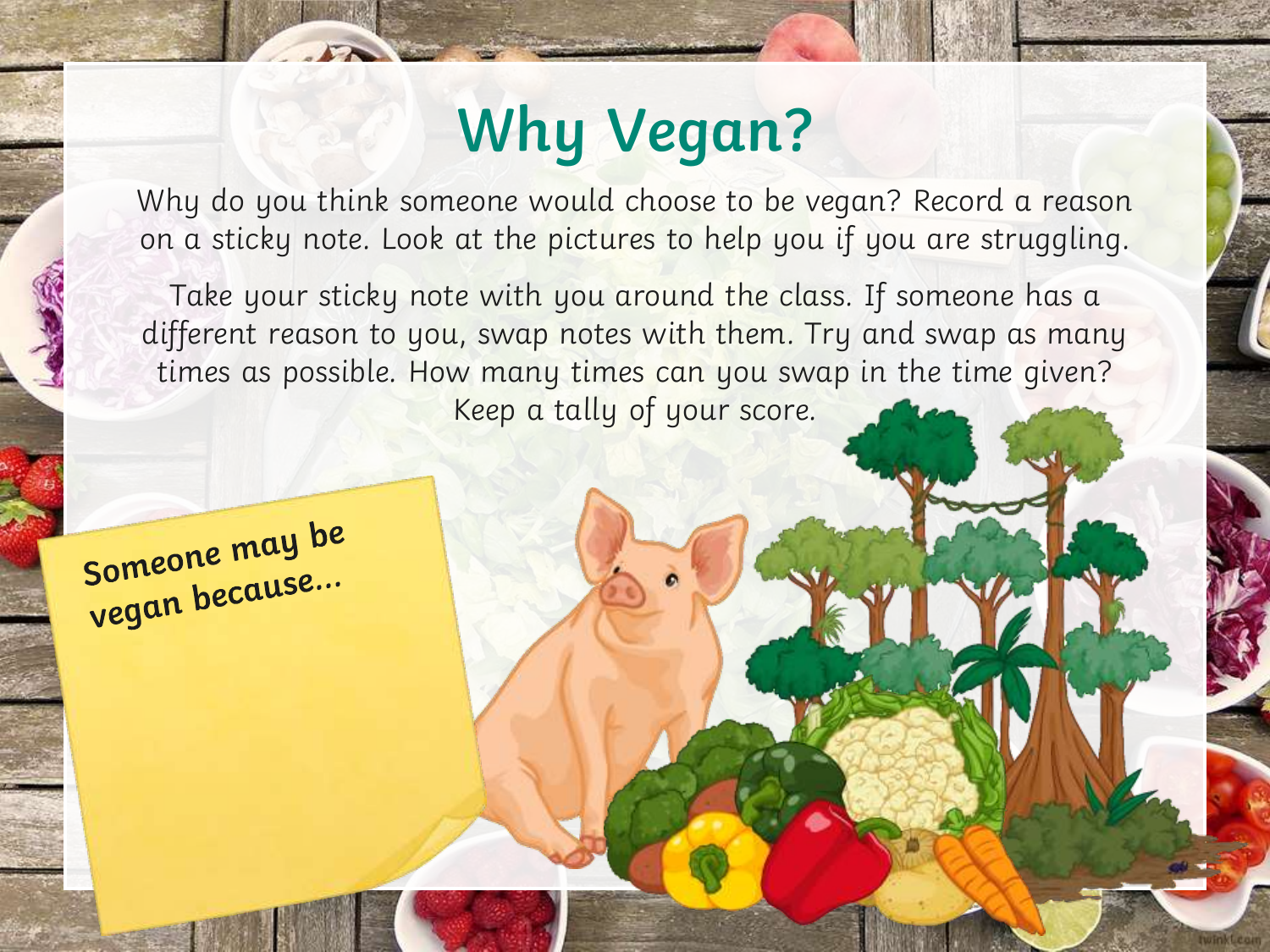#### **Four Main Reasons**



Get into groups of four. Each of you has been given a card which gives a reason why someone might be vegan.

Summarise the reasons on your card in no more than 5 bullet points and be prepared to teach your table.

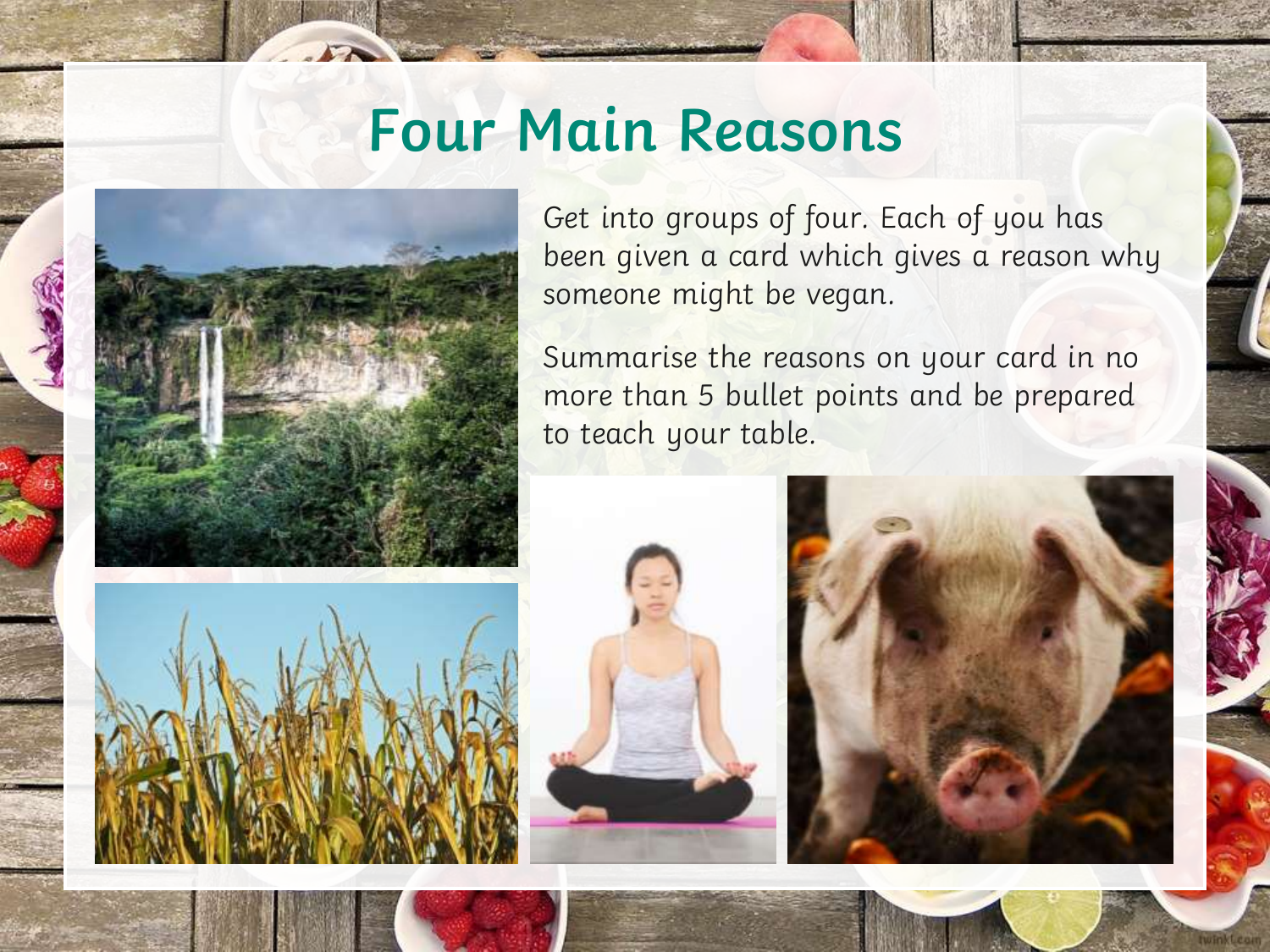### **Which Is Most Convincing?**

Discuss with your table which one of the four reasons is most convincing. Try and think of strengths and criticisms for each one before you decide.

> Record your answer on the bottom of the sheet. Be prepared to feed back to the class.



**Note:** If you do not agree with any of the points, that is fine! Just explain why you do not agree with them.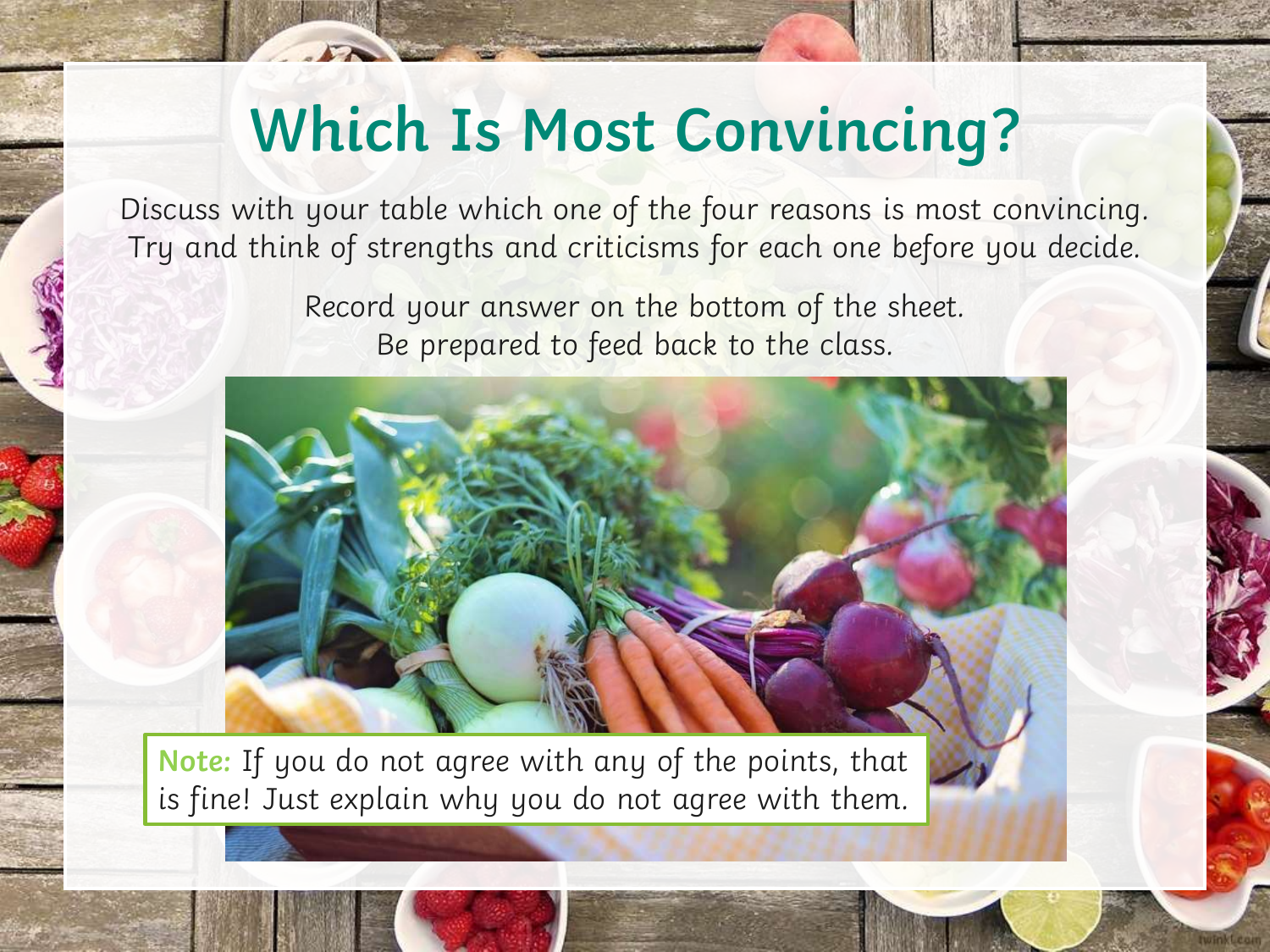## **Plenary**

#### **'Everyone should be a vegan.'**

#### **Do you agree?**

Write your name and fully explained point of view on a sticky note and bring it to the board. Place it on the agreement line on the section that mostly reflects your view. Be prepared to feed back to the class.

**Agree Disagree Disagree**